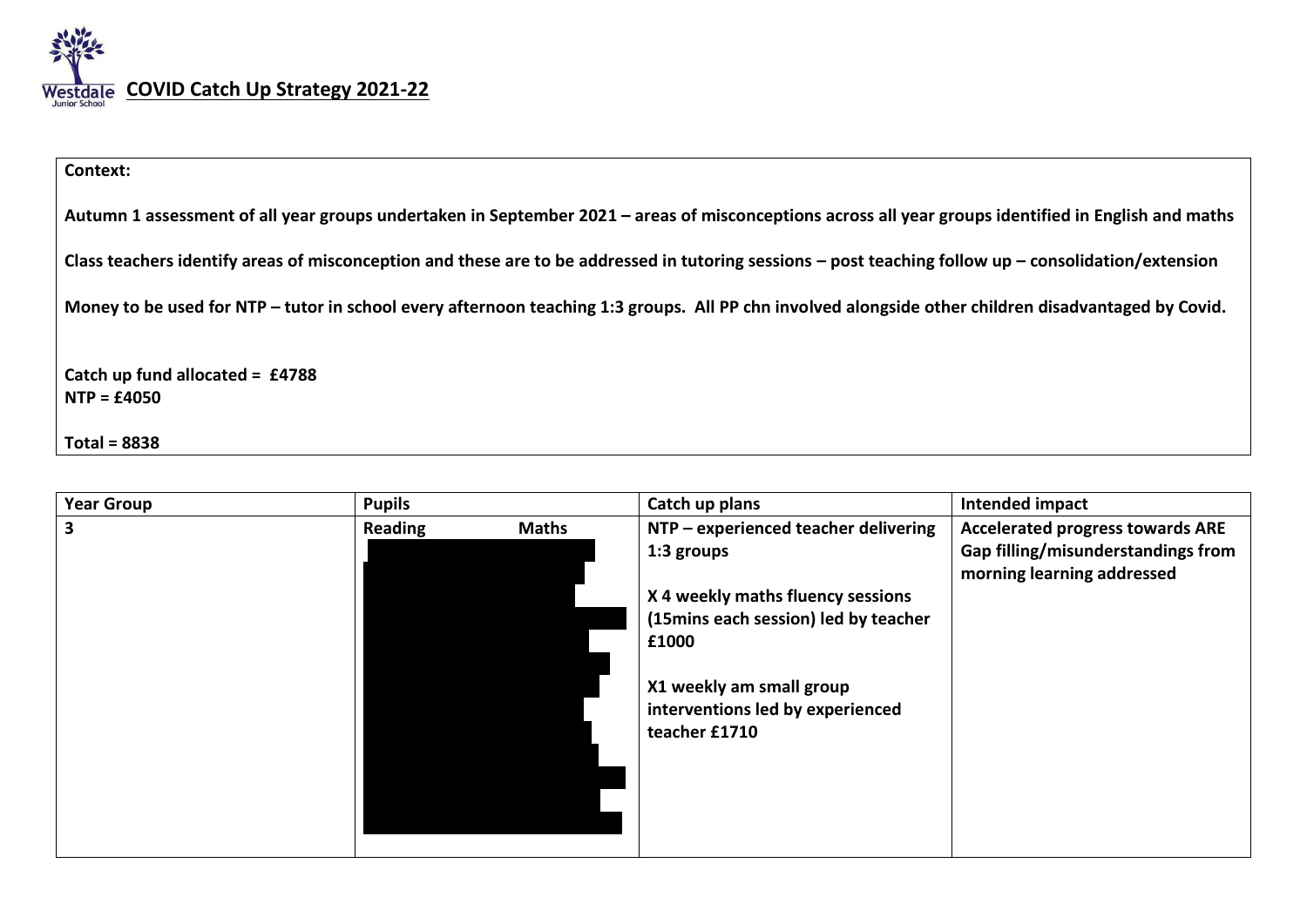

| 4 | <b>Reading</b> | NTP - experienced teacher delivering<br>1:3 groups<br>X 4 weekly maths fluency sessions<br>(15mins each session) led by teacher<br>£1000 | <b>Accelerated progress towards ARE</b><br>Gap filling/misunderstandings from<br>morning learning addressed |
|---|----------------|------------------------------------------------------------------------------------------------------------------------------------------|-------------------------------------------------------------------------------------------------------------|
|   | <b>Maths</b>   |                                                                                                                                          |                                                                                                             |
| 5 | <b>Reading</b> | NTP - experienced teacher delivering<br>1:3 groups<br>X 4 weekly maths fluency sessions<br>(15mins each session) led by teacher<br>£1000 | <b>Accelerated progress towards ARE</b><br>Gap filling/misunderstandings from<br>morning learning addressed |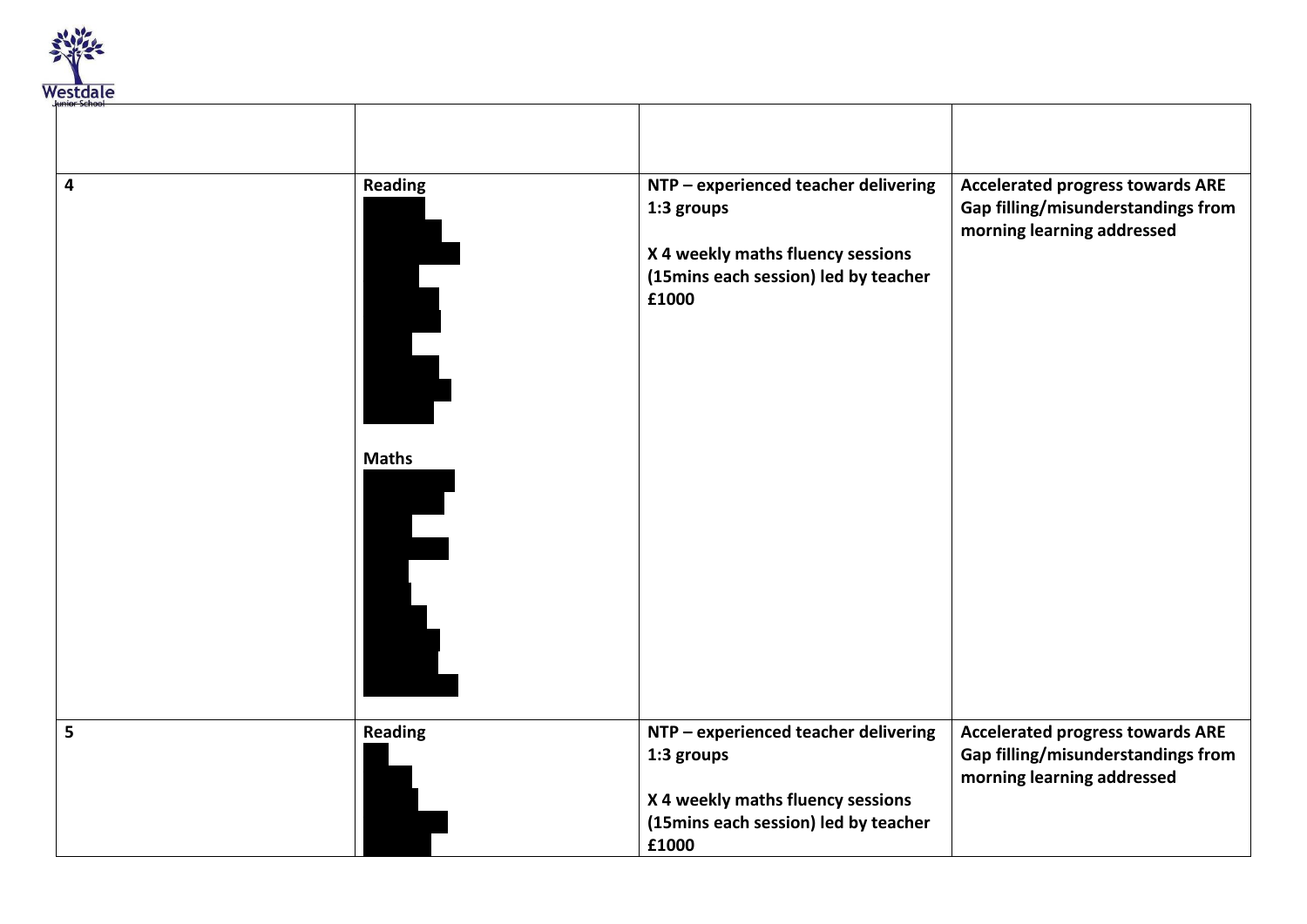

| <b>Junior School</b> |              |                                                                                                                                                                                                                           |                                                                                                             |
|----------------------|--------------|---------------------------------------------------------------------------------------------------------------------------------------------------------------------------------------------------------------------------|-------------------------------------------------------------------------------------------------------------|
|                      | <b>Maths</b> |                                                                                                                                                                                                                           |                                                                                                             |
| 6                    |              | NTP - experienced teacher delivering<br>1:3 groups<br>X 4 weekly maths fluency sessions<br>(15mins each session) led by teacher<br>£1000<br>X1 weekly am small group<br>interventions led by experienced<br>teacher £1710 | <b>Accelerated progress towards ARE</b><br>Gap filling/misunderstandings from<br>morning learning addressed |
| All                  |              | 1:3 ratio Tutoring                                                                                                                                                                                                        | Identified pupils achieve ARE by<br>summer 2021                                                             |